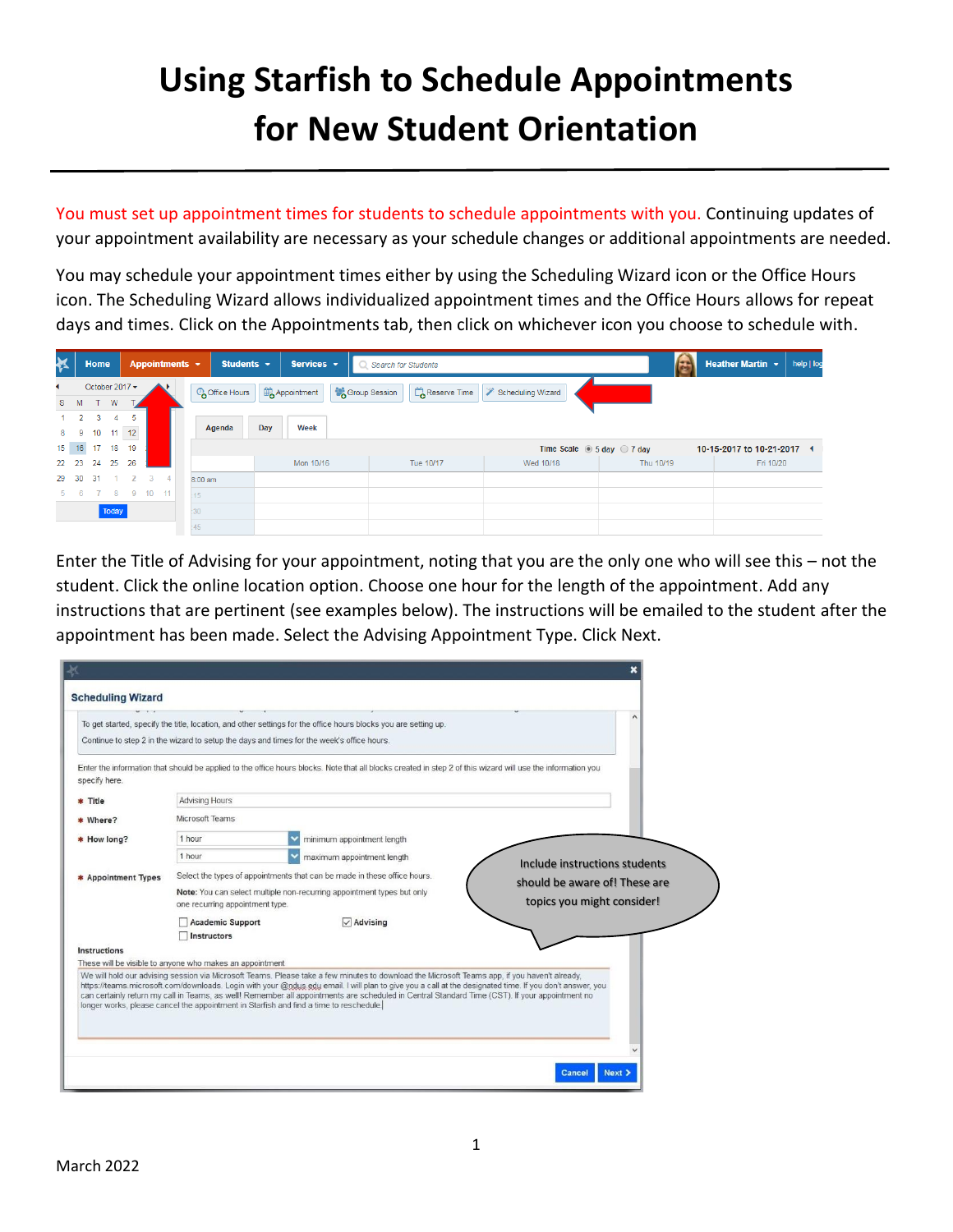| <b>Edit Office Hours - Advising Hours</b> | <b>Submit</b><br>Cancel                                                                                                                                                                                                                                                                                                                                                                                                                                                                                                                                                                                           |  |
|-------------------------------------------|-------------------------------------------------------------------------------------------------------------------------------------------------------------------------------------------------------------------------------------------------------------------------------------------------------------------------------------------------------------------------------------------------------------------------------------------------------------------------------------------------------------------------------------------------------------------------------------------------------------------|--|
| * What time?                              | 2:30 pm<br>3:30 pm<br>to                                                                                                                                                                                                                                                                                                                                                                                                                                                                                                                                                                                          |  |
| * Where?                                  | √ Microsoft Teams                                                                                                                                                                                                                                                                                                                                                                                                                                                                                                                                                                                                 |  |
| <b>★ Office hours Type</b> 2              | Scheduled Appointments Only                                                                                                                                                                                                                                                                                                                                                                                                                                                                                                                                                                                       |  |
| * How long?                               | Only take scheduled appointments<br>1 hour<br>minimum appointment length<br>1 hour<br>maximum appointment length                                                                                                                                                                                                                                                                                                                                                                                                                                                                                                  |  |
| * Appointment Types                       | Select the types of meetings you will have in these office hours.<br>Academic Support<br>▲ Advising<br>Instructors                                                                                                                                                                                                                                                                                                                                                                                                                                                                                                |  |
| <b>Instructions</b>                       | Start/End Date                                                                                                                                                                                                                                                                                                                                                                                                                                                                                                                                                                                                    |  |
|                                           | These will be sent to anyone who makes an appointment.<br>We will hold our advising session via Microsoft Teams. Please take a few minutes to download the Microsoft<br>Teams app, if you haven't already, https://teams.microsoft.com/downloads, Login with your @ndus.edu email.<br>I will plan to give you a call at the designated time. If you don't answer, you can certainly return my call in<br>Teams, as well! Remember all appointments are scheduled in Central Standard Time (CST). If your<br>appointment no longer works, please cancel the appointment in Starfish and find a time to reschedule. |  |
| Required fields                           | Cancel<br><b>Submit</b>                                                                                                                                                                                                                                                                                                                                                                                                                                                                                                                                                                                           |  |

The Scheduling Wizard will take you to another page where you will enter the start and end time for all available hours, navigating dates with the arrows. Click Finish.

| ę. |         |                                                                                 |                   |                   |                   |                   |                   |                   |                                      | ×                 |
|----|---------|---------------------------------------------------------------------------------|-------------------|-------------------|-------------------|-------------------|-------------------|-------------------|--------------------------------------|-------------------|
|    |         | <b>Scheduling Wizard</b>                                                        |                   |                   |                   |                   |                   |                   |                                      |                   |
|    |         | Enter the start and end time for all office hours blocks for the selected week. |                   |                   |                   |                   |                   |                   |                                      |                   |
|    |         |                                                                                 |                   |                   |                   |                   |                   |                   | October 9 - October 13, 2017         |                   |
|    |         | Max.40/0                                                                        |                   | Tue 10/10         | Wed 10/11         |                   | Thu 10/12         |                   | Fri 10/13                            |                   |
|    | :00 pm  | 2:00 pm                                                                         | <b>Start Time</b> | <b>End Time</b>   | 10:00 am          | 11:00 am          | <b>Start Time</b> | <b>End Time</b>   | <b>Start Time</b>                    | <b>End Time</b>   |
|    | 4:00 pm | 5:00 pm                                                                         | <b>Start Time</b> | <b>End Time</b>   | <b>Start Time</b> | <b>End Time</b>   | <b>Start Time</b> | <b>End Time</b>   | <b>Start Time</b>                    | <b>End Time</b>   |
|    | Stan.   |                                                                                 | <b>Start Time</b> | <b>End Time</b>   | <b>Start Time</b> | <b>End Time</b>   | <b>Start Time</b> | <b>End Time</b>   | <b>Start Time</b>                    | <b>End Time</b>   |
| o  |         | Add Another Block                                                               | Ð                 | Add Another Block | o                 | Add Another Block | Θ                 | Add Another Block | o                                    | Add Another Block |
|    |         |                                                                                 |                   |                   |                   |                   |                   | <b>Cancel</b>     | <b><back b="" finish<=""></back></b> |                   |

A dialogue box will appear stating you have added the blocks. Click Finish and the appointments will show on your Starfish calendar.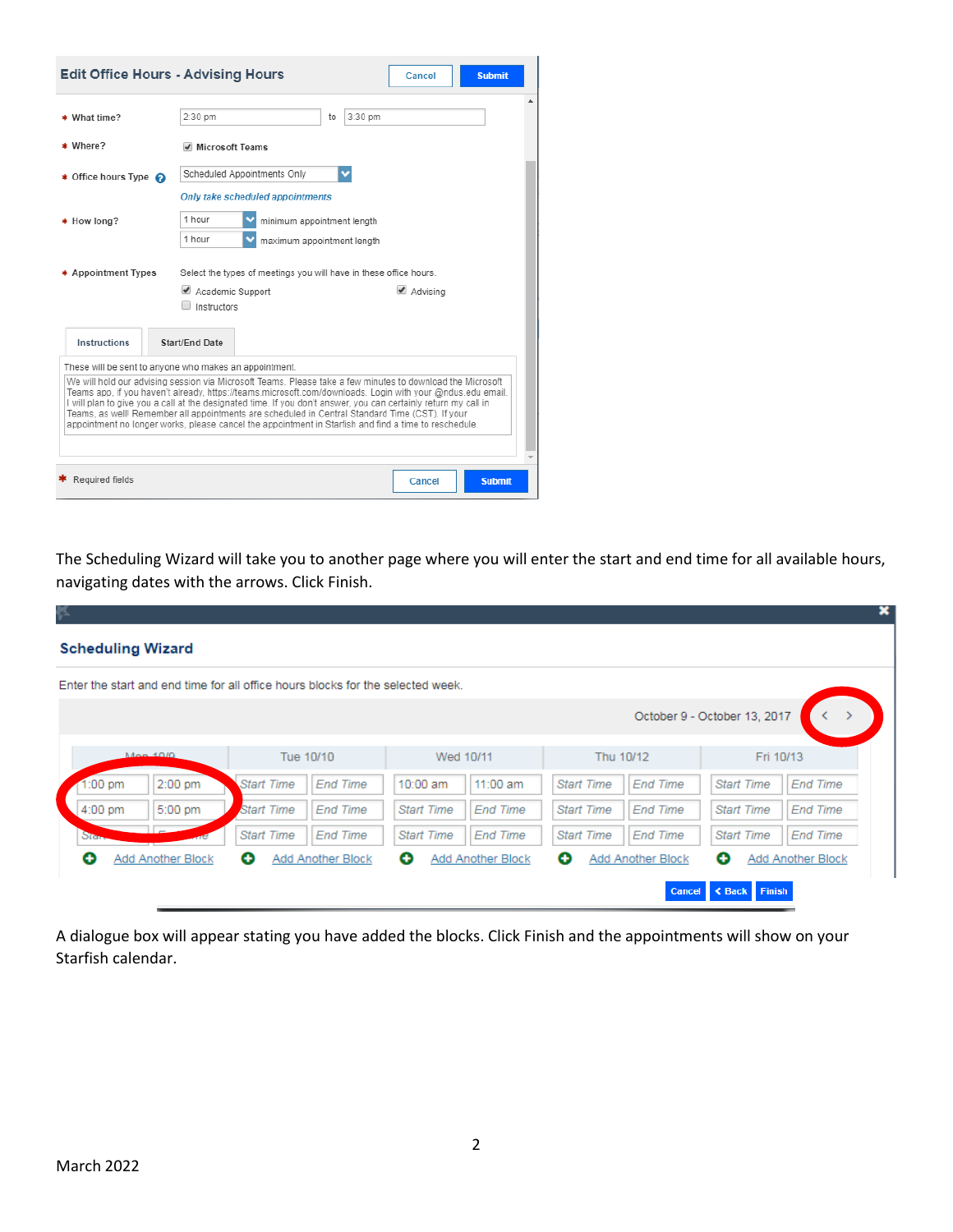|                   | <b>Scheduling Wizard</b>                   |                                               |                                |                            |                              |                     |
|-------------------|--------------------------------------------|-----------------------------------------------|--------------------------------|----------------------------|------------------------------|---------------------|
|                   |                                            | You have added blocks at the following times: |                                |                            |                              |                     |
|                   |                                            | ● 11-01-2017 from 1:00 pm to 2:00 pm          |                                |                            |                              |                     |
|                   |                                            | ● 11-02-2017 from 1:00 pm to 2:00 pm          |                                |                            |                              |                     |
|                   |                                            | ● 11-07-2017 from 1:00 pm to 2:00 pm          |                                |                            |                              |                     |
|                   |                                            | 11-08-2017 from 9:00 am to 10:00 am           |                                |                            |                              |                     |
|                   |                                            | ● 11-13-2017 from 2:00 pm to 3:00 pm          |                                |                            |                              |                     |
|                   |                                            | ● 11-16-2017 from 9:00 am to 10:00 am         |                                |                            |                              |                     |
|                   |                                            | 11-20-2017 from 10:00 am to 11:00 am          |                                |                            |                              |                     |
|                   |                                            | 11-21-2017 from 2:00 pm to 3:00 pm            |                                |                            |                              |                     |
|                   |                                            | 11-28-2017 from 10:00 am to 11:00 am          |                                |                            |                              |                     |
|                   |                                            | ● 12-01-2017 from 11:00 am to 12:00 pm        |                                |                            |                              |                     |
|                   |                                            | ● 12-04-2017 from 2:00 pm to 3:00 pm          |                                |                            |                              |                     |
|                   |                                            | ● 12-05-2017 from 1:00 pm to 2:00 pm          |                                |                            |                              |                     |
|                   |                                            | ● 12-07-2017 from 3:00 pm to 4:00 pm          |                                |                            |                              |                     |
|                   |                                            |                                               |                                |                            |                              |                     |
|                   |                                            |                                               |                                |                            |                              |                     |
|                   |                                            |                                               |                                |                            |                              |                     |
|                   |                                            |                                               |                                |                            |                              |                     |
|                   |                                            |                                               |                                |                            | Finish                       |                     |
|                   |                                            |                                               |                                |                            |                              |                     |
|                   |                                            |                                               |                                |                            |                              |                     |
| Coffice Hours     | <sup>18</sup> Group Session<br>Appointment | <b>Event</b><br>Reserve Time                  | > Scheduling Wizard            |                            |                              |                     |
|                   |                                            |                                               |                                |                            |                              |                     |
|                   |                                            |                                               |                                |                            |                              |                     |
| Agenda            | Day<br>Week                                |                                               |                                |                            |                              |                     |
|                   |                                            |                                               |                                | Time Scale @ 5 day @ 7 day | 10-29-2017 to 11-04-2017 4 ▶ |                     |
|                   | Mon 10/30                                  | Tue 10/31                                     | Wed 11/1                       | Thu 11/2                   | Fri 11/3                     |                     |
| 45                |                                            |                                               |                                |                            |                              | $\hat{\phantom{a}}$ |
| $9:00 \text{ am}$ |                                            |                                               |                                |                            |                              |                     |
| 15                |                                            |                                               |                                |                            |                              |                     |
| 30<br>45          |                                            |                                               |                                |                            |                              |                     |
| 10:00 am          |                                            |                                               |                                |                            |                              |                     |
| 15                |                                            |                                               |                                |                            |                              |                     |
| 30 <sup>°</sup>   |                                            |                                               |                                |                            |                              |                     |
| :45               |                                            |                                               |                                |                            |                              |                     |
| $11:00$ am        |                                            |                                               |                                |                            |                              |                     |
| 15                |                                            |                                               |                                |                            |                              |                     |
| 30                |                                            |                                               |                                |                            |                              | $\equiv$            |
| 145               |                                            |                                               |                                |                            |                              |                     |
| 12:00 pm          |                                            |                                               |                                |                            |                              |                     |
| 15                |                                            |                                               |                                |                            |                              |                     |
| 30                |                                            |                                               |                                |                            |                              |                     |
| 45                |                                            |                                               | $\circ$<br><b>PTO Advising</b> | 0<br><b>PTO Advising</b>   |                              |                     |
| $1:00$ pm         |                                            |                                               | <b>O</b> Sign Up               | $\bigcirc$ Sign Up         |                              |                     |
| $-15$             |                                            |                                               |                                |                            |                              |                     |
| 30                |                                            |                                               |                                |                            |                              |                     |
| $-45$             |                                            |                                               |                                |                            |                              |                     |
| $2:00$ pm         |                                            |                                               |                                |                            |                              | ÷                   |

You will receive emails with calendar attachments asking you to accept these appointments on your Outlook calendar.

 $\overline{\phantom{a}}$ 

| <b>FILE</b>           |                                                                                     |              |                                    |                |                                                                                         |               | PTO Advising - Meeting     |                         |                                                                          |                 |                                        | $\overline{2}$ | ार<br>$\overline{\phantom{m}}$  | п<br>$\times$            |
|-----------------------|-------------------------------------------------------------------------------------|--------------|------------------------------------|----------------|-----------------------------------------------------------------------------------------|---------------|----------------------------|-------------------------|--------------------------------------------------------------------------|-----------------|----------------------------------------|----------------|---------------------------------|--------------------------|
| <b>Delet</b>          | $\checkmark$ Accept $\checkmark$<br>? Tentative<br>opose<br>New Time *              | ٤<br>Respond | N <sub>2</sub><br>Meeting<br>Notes | Ec<br>Calendar | $F$ all 2017<br><sup>2</sup> To Manager<br>Team Email                                   | $\frac{4}{3}$ | $Move =$<br><b>Rules</b> * | 461<br>$\Box$<br>Assign | <b>Co</b> Mark Unread<br><b>H</b> Categorize ~<br>Policy - P Follow Up - | a-<br>Translate | <b>普</b> Find<br>Related<br>R Select + | Zoom           | 的<br>Reply with<br>Meeting Poll |                          |
| Delete                | Respond                                                                             |              | Meeting N                          | Calendar       | Quick Steps                                                                             | G.            | Move                       |                         | Tags<br>G.                                                               |                 | Editing                                | Zoom           | FindTime                        | ۸                        |
|                       | Wed 10/11/2017 10:59 AM<br><b>PTO Advising</b>                                      |              |                                    |                | Starfish Calendar <calendar-ops-ash4@dostarfish.com></calendar-ops-ash4@dostarfish.com> |               |                            |                         |                                                                          |                 |                                        |                |                                 |                          |
| <b>Required</b>       | Martin, Heather                                                                     |              |                                    |                |                                                                                         |               |                            |                         |                                                                          |                 |                                        |                |                                 |                          |
| Please respond.       | The organizer created this meeting in the following time zone: America/New_York.    |              |                                    |                |                                                                                         |               |                            |                         |                                                                          |                 |                                        |                |                                 |                          |
| When<br>Location      | Thursday, November 16, 2017 9:00 AM-10:00 AM<br>Old Main, Room 101, 701-858-3265    |              |                                    |                |                                                                                         |               |                            |                         |                                                                          |                 |                                        |                |                                 |                          |
|                       |                                                                                     |              |                                    |                |                                                                                         |               |                            |                         |                                                                          |                 |                                        |                |                                 |                          |
| ۸                     | Thursday, November 16                                                               |              |                                    |                |                                                                                         |               |                            |                         |                                                                          |                 |                                        |                |                                 | E                        |
| q AM                  | <b>PTO Advising</b><br>Old Main, Room 101, 701-858-3265<br><b>Starfish Calendar</b> |              |                                    |                |                                                                                         |               |                            |                         |                                                                          |                 |                                        |                |                                 |                          |
| 10                    |                                                                                     |              |                                    |                |                                                                                         |               |                            |                         |                                                                          |                 |                                        |                |                                 |                          |
| 11                    |                                                                                     |              |                                    |                |                                                                                         |               |                            |                         |                                                                          |                 |                                        |                |                                 | ٠                        |
|                       |                                                                                     |              |                                    |                |                                                                                         |               |                            |                         |                                                                          |                 |                                        |                |                                 | $\overline{\phantom{a}}$ |
|                       | Hi Heather Martin,                                                                  |              |                                    |                |                                                                                         |               |                            |                         |                                                                          |                 |                                        |                |                                 |                          |
|                       | We're reminding you that you have scheduled the following office hour block.        |              |                                    |                |                                                                                         |               |                            |                         |                                                                          |                 |                                        |                |                                 |                          |
| Title:                |                                                                                     |              |                                    |                |                                                                                         |               |                            |                         |                                                                          |                 |                                        |                |                                 |                          |
| PTO Advising<br>When: |                                                                                     |              |                                    |                |                                                                                         |               |                            |                         |                                                                          |                 |                                        |                |                                 |                          |
|                       | Thu Nov 16 9-10AM                                                                   |              |                                    |                |                                                                                         |               |                            |                         |                                                                          |                 |                                        |                |                                 |                          |
| Where:                |                                                                                     |              |                                    |                |                                                                                         |               |                            |                         |                                                                          |                 |                                        |                |                                 |                          |
|                       | Old Main, Room 101, 701-858-3265                                                    |              |                                    |                |                                                                                         |               |                            |                         |                                                                          |                 |                                        |                |                                 |                          |
| Instructions:         |                                                                                     |              |                                    |                |                                                                                         |               |                            |                         |                                                                          |                 |                                        |                |                                 |                          |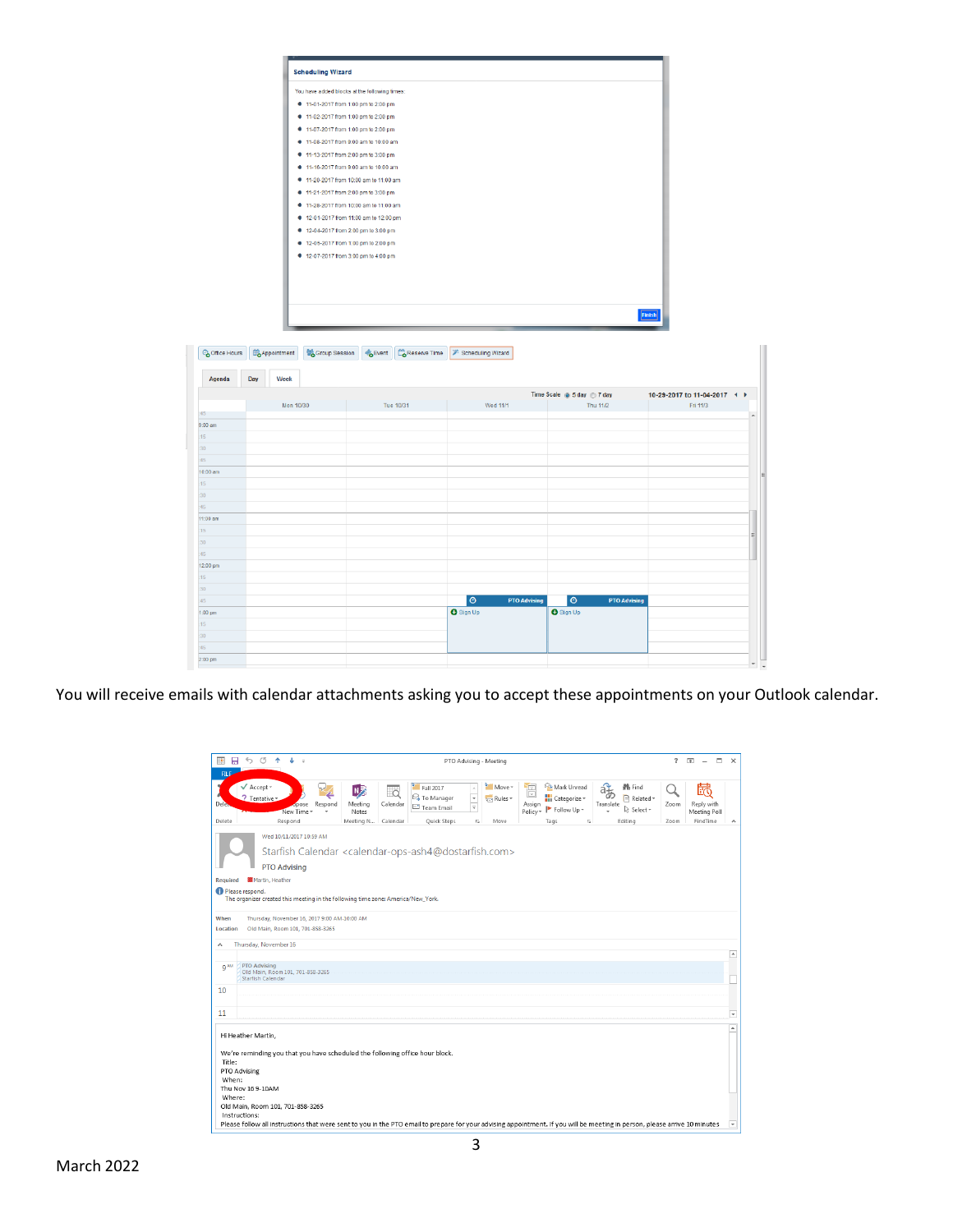### **Accept Appointments**

You will receive email notifications with calendar attachments as students make or cancel appointments. After accepting the appointment invitation, it will appear in your Outlook calendar.

| н                       | <b>SG</b><br>$\hat{\mathbf{r}}$<br>ت باب                                                                                                                                                                                                                                                                                                                                                                                                                                                                                                                                                                 |                                                                                                 |                                                                                                                       |                                                                                                      | Priority Transfer Orientation, 11/1/2017 1:00 PM CDT - New - Meeting |                                         |                                                                                                 |                                             | $? \quad \Box \quad -$<br>$\Box$<br>$\times$ |
|-------------------------|----------------------------------------------------------------------------------------------------------------------------------------------------------------------------------------------------------------------------------------------------------------------------------------------------------------------------------------------------------------------------------------------------------------------------------------------------------------------------------------------------------------------------------------------------------------------------------------------------------|-------------------------------------------------------------------------------------------------|-----------------------------------------------------------------------------------------------------------------------|------------------------------------------------------------------------------------------------------|----------------------------------------------------------------------|-----------------------------------------|-------------------------------------------------------------------------------------------------|---------------------------------------------|----------------------------------------------|
| Dele<br>Delete          | Respond<br>Accept<br>tative Decline<br>Propose<br>New Time:<br>Respond                                                                                                                                                                                                                                                                                                                                                                                                                                                                                                                                   | $\overline{\Omega}$<br>N <sub>2</sub><br>Meeting<br>Calendar<br>Notes<br>Meeting Notes Calendar | Fall 2017<br><sup>2</sup> To Manager<br>$\sqrt{}$ Done<br>Team Email<br>Reply & Delete<br>F Create New<br>Quick Steps | Move<br>$\rightarrow$<br><sub>TEP</sub> Rules -<br>F<br>$\overline{\mathsf{F}_\mathsf{M}}$ .<br>Move | Mark Categorize Follow<br>Assign<br>Policy * Unread<br>Tags          | $a_{\phi}$<br>Translate<br>$Up -$<br>D. | <b>A</b> <sup>6</sup> Find<br>Related *<br>Zoom<br>R Select -<br>Editing<br>Zoom                | 崗<br>Reply with<br>Meeting Poll<br>FindTime | $\hat{\phantom{a}}$                          |
| Required                | Thu 10/12/2017 9:20 AM<br>Starfish Calendar <calendar-ops-ash4@dostarfish.com><br/><b>88</b> Martin, Heather<br/>Please respond.</calendar-ops-ash4@dostarfish.com>                                                                                                                                                                                                                                                                                                                                                                                                                                      |                                                                                                 | Priority Transfer Orientation, 11/1/2017 1:00 PM CDT - New                                                            |                                                                                                      |                                                                      |                                         |                                                                                                 |                                             |                                              |
| When                    | The organizer created this meeting in the following time zone: America/New_York.<br>This appointment conflicts with another one on your calendar.<br>Wednesday, November 01, 2017 1:00 PM-2:00 PM                                                                                                                                                                                                                                                                                                                                                                                                        |                                                                                                 |                                                                                                                       |                                                                                                      |                                                                      |                                         |                                                                                                 |                                             |                                              |
| Location                | Old Main, Room 101                                                                                                                                                                                                                                                                                                                                                                                                                                                                                                                                                                                       |                                                                                                 |                                                                                                                       |                                                                                                      |                                                                      |                                         |                                                                                                 |                                             |                                              |
| $\sim$                  | Wednesday, November 1                                                                                                                                                                                                                                                                                                                                                                                                                                                                                                                                                                                    |                                                                                                 |                                                                                                                       |                                                                                                      |                                                                      |                                         |                                                                                                 |                                             |                                              |
|                         |                                                                                                                                                                                                                                                                                                                                                                                                                                                                                                                                                                                                          |                                                                                                 |                                                                                                                       |                                                                                                      |                                                                      |                                         |                                                                                                 |                                             |                                              |
| 1 <sup>PM</sup>         | Old Main, Room 101<br><b>Starfish Calendar</b>                                                                                                                                                                                                                                                                                                                                                                                                                                                                                                                                                           | riority Transfer Orientation, 11/1/2017 1:00 PM CDT - New                                       | <b>PTO Advising</b><br>Old Main, Room 101, 701-858-3265<br><b>Starfish Calendar</b>                                   |                                                                                                      |                                                                      |                                         | <b>Canceled Appointment: Heather Martin -</b><br>Old Main, Room 101<br><b>Starfish Calendar</b> |                                             | $\Box$<br>[11/1/2017 1:00 PM CDT] Priority   |
| $\overline{2}$          |                                                                                                                                                                                                                                                                                                                                                                                                                                                                                                                                                                                                          |                                                                                                 |                                                                                                                       |                                                                                                      |                                                                      |                                         |                                                                                                 |                                             |                                              |
| $\overline{\mathbf{3}}$ |                                                                                                                                                                                                                                                                                                                                                                                                                                                                                                                                                                                                          |                                                                                                 |                                                                                                                       |                                                                                                      |                                                                      |                                         |                                                                                                 |                                             | $\overline{\phantom{a}}$                     |
|                         | Hi Heather Martin,<br>We're e-mailing you to let you know that                                                                                                                                                                                                                                                                                                                                                                                                                                                                                                                                           |                                                                                                 | has scheduled this appointment with you.                                                                              |                                                                                                      |                                                                      |                                         |                                                                                                 |                                             | $\overline{a}$                               |
| 11/1/2017               | $1:00$ PM CDT<br>Old Main, Room 101:<br>Priority Transfer Orientation<br>Please follow all instructions that were sent to you in the PTO email to prepare for your advising appointment. If you will be meeting in person, please arrive 10 minutes prior to your scheduled appointment time. If you wi<br>phone, please call my direct line at 701-858-3265 at the scheduled appointment time. I look forward to meeting with you! Remember appointments are scheduled in CST (Central Standard Time). If none of these times work with<br>schedule, please email me at heather.martin@minotstateu.edu. |                                                                                                 |                                                                                                                       |                                                                                                      |                                                                      |                                         |                                                                                                 |                                             |                                              |
|                         | This email is a service of Starfish. Click here to change your notification preferences.                                                                                                                                                                                                                                                                                                                                                                                                                                                                                                                 |                                                                                                 |                                                                                                                       |                                                                                                      |                                                                      |                                         |                                                                                                 |                                             | $\overline{\phantom{a}}$                     |

Declining an appointment in your Outlook calendar does not prompt a notification to your advisee. Instead, cancel the appointment in your Starfish calendar , which will trigger a communication to the student and an email to you. Click Remove from Calendar to delete the appointment from your Outlook calendar.

| <b>FILE</b>                    | G<br>$\hat{\mathbf{r}}$<br>$\downarrow$ =<br><b>TING</b>                                                                                                                                   | Canceled Appointment: Heather Martin                                                                                                                                                                                         | [11/1/2017 1:00 PM CDT] Priority Transfer Orientation - Meeting                                             |                                                                                                 | $? \times -$<br>$\sigma \times 1$  |
|--------------------------------|--------------------------------------------------------------------------------------------------------------------------------------------------------------------------------------------|------------------------------------------------------------------------------------------------------------------------------------------------------------------------------------------------------------------------------|-------------------------------------------------------------------------------------------------------------|-------------------------------------------------------------------------------------------------|------------------------------------|
| ↗<br>Remove from R<br>Calendar | Fall 2017<br>$\overline{\mathbb{Q}}$<br><b>N<sub>2</sub></b><br>Team Fmail<br>bnd<br>Meeting<br>Calendar<br>Reply & Delete<br>Notes<br>Meeting Notes Calendar<br>Respon                    | Move -<br><sup>2</sup> To Manager<br>Ē<br>m<br>$\sqrt{}$ Done<br>tel Rules *<br>Assign Mark Categorize Follow<br>F Create New<br>l o<br>Policy * Unread<br>$\mathbf{v}$<br>Quick Steps<br>$\Gamma_{\rm H}$ .<br>Tags<br>Move | <b>醋 Find</b><br>磍<br>Related -<br>Translate<br>Zoom<br>& Select *<br>$Up -$<br>÷<br>-59<br>Editing<br>Zoom | 閾<br>Reply with<br>Meeting Poll<br>FindTime                                                     | $\sim$                             |
| Required                       | Thu 10/12/2017 9:17 AM<br>Starfish Calendar <calendar-ops-ash4@dostarfish.com><br/>Canceled Appointment: Heather Martin -<br/><b>XX</b> Martin, Heather</calendar-ops-ash4@dostarfish.com> | [11/1/2017 1:00 PM CDT] Priority Transfer Orientation                                                                                                                                                                        |                                                                                                             |                                                                                                 |                                    |
| When<br>Location               | Wednesday, November 01, 2017 1:00 PM-2:00 PM<br>Old Main, Room 101                                                                                                                         |                                                                                                                                                                                                                              |                                                                                                             |                                                                                                 |                                    |
| $\sim$                         | Wednesday, November 1                                                                                                                                                                      |                                                                                                                                                                                                                              |                                                                                                             |                                                                                                 | $\sqrt{2}$                         |
| 1 <sup>PM</sup>                | Priority Transfer Orientation, 11/1/2017 1:00 PM CDT - New<br>Old Main, Room 101<br><b>Starfish Calendar</b>                                                                               | PTO Advising<br>Old Main, Room 101, 701-858-3265<br><b>Starfish Calendar</b>                                                                                                                                                 |                                                                                                             | <b>Canceled Appointment: Heather Martin -</b><br>Old Main, Room 101<br><b>Starfish Calendar</b> | [11/1/2017 1:00 PM CDT] Priority 1 |
| $\overline{2}$                 |                                                                                                                                                                                            |                                                                                                                                                                                                                              |                                                                                                             |                                                                                                 | L                                  |
| 3                              |                                                                                                                                                                                            |                                                                                                                                                                                                                              |                                                                                                             |                                                                                                 | $\blacktriangledown$               |
| phone<br>11/1/2017             | Hi Heather Martin,<br>has canceled the following appointment with you.<br>@minotstateu.edu<br>email:<br>1:00 PM CDT                                                                        |                                                                                                                                                                                                                              |                                                                                                             |                                                                                                 | $\overline{a}$                     |
| Comment:                       | Old Main, Room 101<br>Priority Transfer Orientation                                                                                                                                        |                                                                                                                                                                                                                              |                                                                                                             |                                                                                                 |                                    |
|                                | This email is a service of Starfish. Click here to change your notification preferences.                                                                                                   |                                                                                                                                                                                                                              |                                                                                                             |                                                                                                 |                                    |
|                                |                                                                                                                                                                                            |                                                                                                                                                                                                                              |                                                                                                             |                                                                                                 |                                    |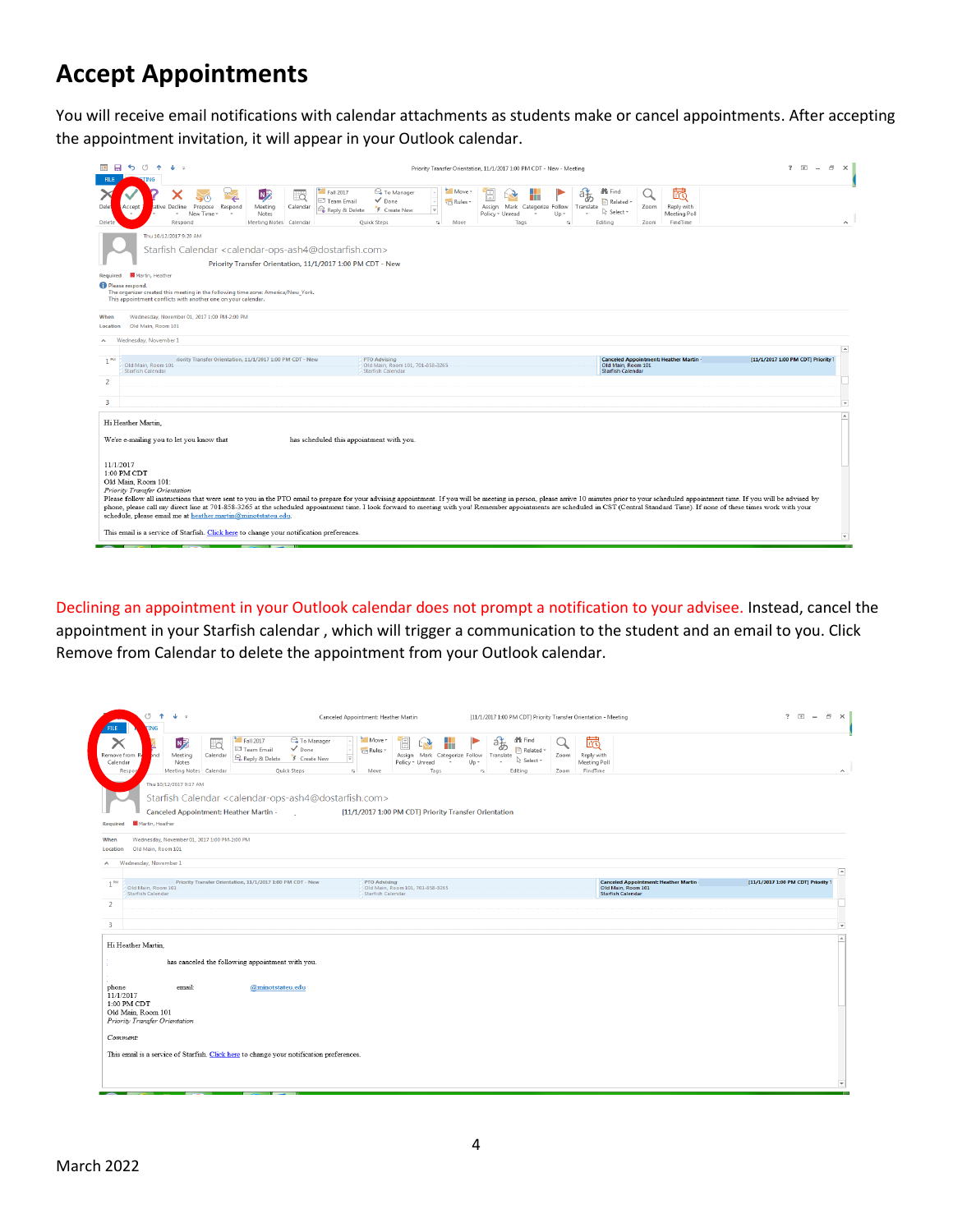# **Edit or cancel Available/Scheduled Appointment Times**

First click on Appointments followed by the Week tab.

| Ķ      |        | Home |                |                |          |                         | Appointments - | Students v    | s                     | tes +                      | C Search for Students                           |                   | $\left( \begin{array}{c} 1 \\ -1 \end{array} \right)$ | help   log<br>Heather Martin v |
|--------|--------|------|----------------|----------------|----------|-------------------------|----------------|---------------|-----------------------|----------------------------|-------------------------------------------------|-------------------|-------------------------------------------------------|--------------------------------|
|        |        |      | October 2017 - |                |          |                         |                | Coffice Hours | <b>B</b> Appoi<br>it. | <sup>2</sup> Group Session | $\mathbb{L}^{\text{max}}_{\Omega}$ Reserve Time | Scheduling Wizard |                                                       |                                |
| s<br>8 | M<br>9 | 10   | W.             | 5<br>$11 - 12$ | 6        | $F-S$<br>7<br>$13 - 14$ |                | Agenda        | Day<br>Week           |                            |                                                 |                   |                                                       |                                |
| 15 16  |        | 17   | 18             | 19             | 20 21    |                         |                |               |                       |                            |                                                 |                   | Time Scale $\circledcirc$ 5 day $\circledcirc$ 7 day  | 10-15-2017 to 10-21-2017 4     |
| 22     | -23    | 24   | 25             |                | 26 27 28 |                         |                |               | Mon 10/16             |                            | Tue 10/17                                       | Wed 10/18         | Thu 10/19                                             | Fri 10/20                      |
| 29     | 30     | 31   |                | $\overline{2}$ |          | $3 \quad 4$             |                | 8:00 am       |                       |                            |                                                 |                   |                                                       |                                |
|        | 6      |      | -8             | 9              |          | $10 - 11$               | :15            |               |                       |                            |                                                 |                   |                                                       |                                |
|        |        |      | Today          |                |          |                         | :30            |               |                       |                            |                                                 |                   |                                                       |                                |
|        |        |      |                |                |          |                         | :45            |               |                       |                            |                                                 |                   |                                                       |                                |
|        |        |      |                |                |          |                         |                | $9:00$ am     |                       |                            |                                                 |                   |                                                       |                                |
|        |        |      |                |                |          |                         | :15            |               |                       |                            |                                                 |                   |                                                       |                                |
|        |        |      |                |                |          |                         | :30            |               |                       |                            |                                                 |                   |                                                       |                                |
|        |        |      |                |                |          |                         | :45            |               |                       |                            |                                                 |                   |                                                       |                                |

Then hover over the icon by the name of your appointment and a box will appear.

#### **Edit Appointment Times**

- A. Click the Edit icon if you wish to edit the starting or ending times of your appointment block.
- B. In your Outlook calendar when meetings are added, they will appear in Starfish and student appointment times are no longer available.

#### **Cancel Appointment Times**

- A. Click the Cancel icon if you wish to remove the block of advising hours from your Starfish calendar, which will prompt an email to remove these hours from your Outlook calendar. A message will be sent to any students who have scheduled appointments. You will also have an option to send a personalized message to these students.
- B. Click the Cancel icon

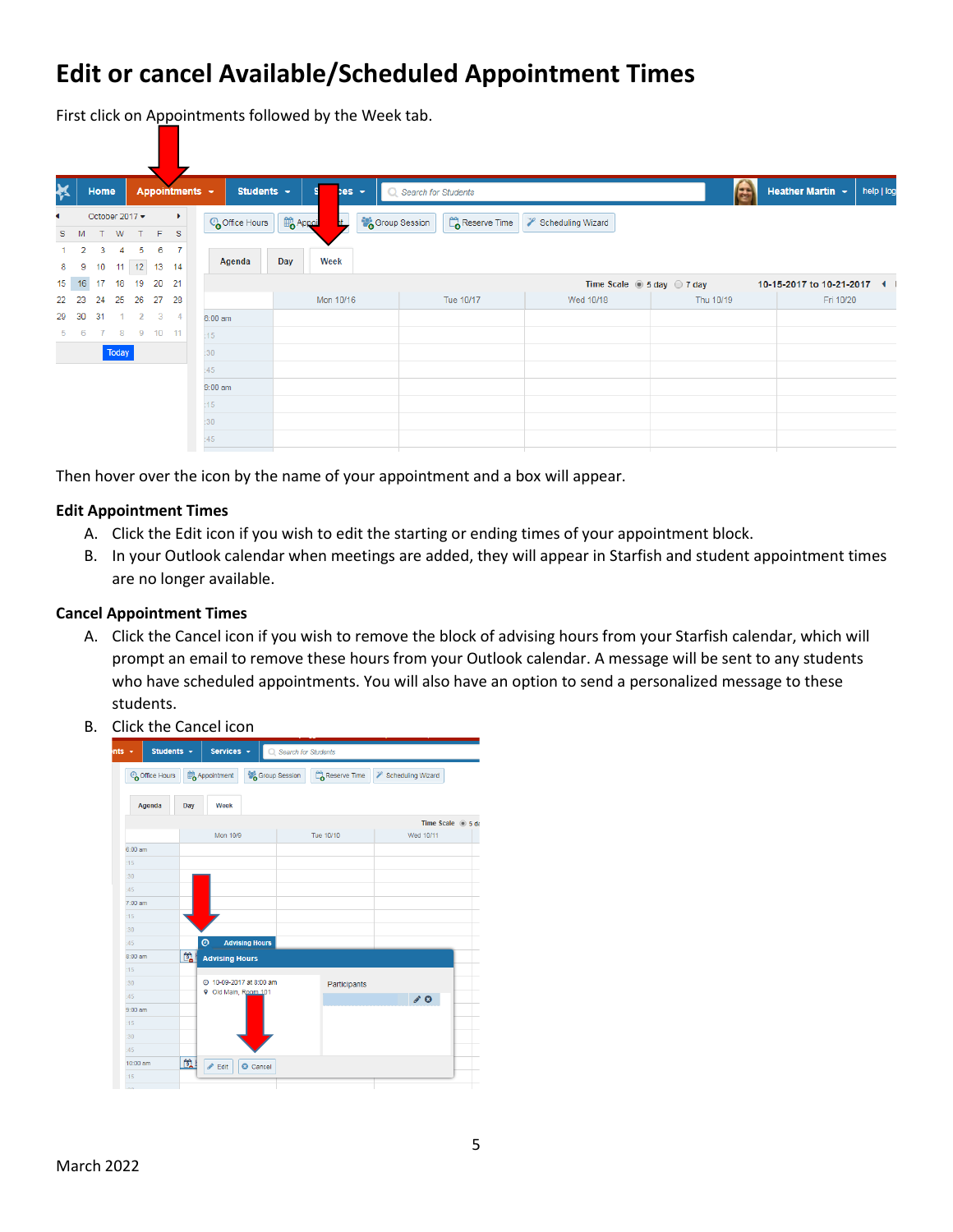### **Document Appointments**

Starfish allows you to record attendance and input comments following an appointment.

First, click on Appointments followed by the Week tab.

| Ķ  |    | Home |                |                          |       |                | Students -<br>Appointments - | Se<br><b>AS</b><br>$\overline{\phantom{a}}$ | C. Search for Students                                                                    |                   | $\left( \begin{array}{c} 1 \\ -1 \end{array} \right)$ | Heather Martin ~<br>help   log |
|----|----|------|----------------|--------------------------|-------|----------------|------------------------------|---------------------------------------------|-------------------------------------------------------------------------------------------|-------------------|-------------------------------------------------------|--------------------------------|
|    |    |      | October 2017 - |                          |       |                | Coffice Hours                | <b>B</b> Appoint<br>L                       | <sup>2</sup> Group Session<br>$\begin{bmatrix} 0 & 0 \\ 0 & 1 \end{bmatrix}$ Reserve Time | Scheduling Wizard |                                                       |                                |
| s. | M  |      | W              |                          | F.    | -S             |                              |                                             |                                                                                           |                   |                                                       |                                |
|    | 2  | з    | 4              | 5                        | 6     |                |                              |                                             |                                                                                           |                   |                                                       |                                |
| 8  |    | 10   | 11             | 12                       | 13 14 |                | Agenda                       | Day<br>Week                                 |                                                                                           |                   |                                                       |                                |
| 15 | 16 | 17   | 18             | 19                       | 20 21 |                |                              |                                             |                                                                                           |                   | Time Scale $\circledcirc$ 5 day $\circledcirc$ 7 day  | 10-15-2017 to 10-21-2017 4     |
| 22 | 23 | 24   | 25             | 26                       | 27 28 |                |                              | Mon 10/16                                   | Tue 10/17                                                                                 | Wed 10/18         | Thu 10/19                                             | Fri 10/20                      |
| 29 | 30 | 31   |                | $\overline{\phantom{a}}$ | 3     | $\overline{4}$ | 8:00 am                      |                                             |                                                                                           |                   |                                                       |                                |
| 5. |    |      | -8             | 9                        |       | $10 \t 11$     | :15                          |                                             |                                                                                           |                   |                                                       |                                |
|    |    |      | Today          |                          |       |                | :30                          |                                             |                                                                                           |                   |                                                       |                                |
|    |    |      |                |                          |       |                | :45                          |                                             |                                                                                           |                   |                                                       |                                |
|    |    |      |                |                          |       |                | $9:00$ am                    |                                             |                                                                                           |                   |                                                       |                                |
|    |    |      |                |                          |       |                | :15                          |                                             |                                                                                           |                   |                                                       |                                |
|    |    |      |                |                          |       |                | :30                          |                                             |                                                                                           |                   |                                                       |                                |
|    |    |      |                |                          |       |                |                              |                                             |                                                                                           |                   |                                                       |                                |
|    |    |      |                |                          |       |                | :45                          |                                             |                                                                                           |                   |                                                       |                                |

Then hover over the calendar icon by the name of your appointment and a box will pop up. Click on Outcomes.

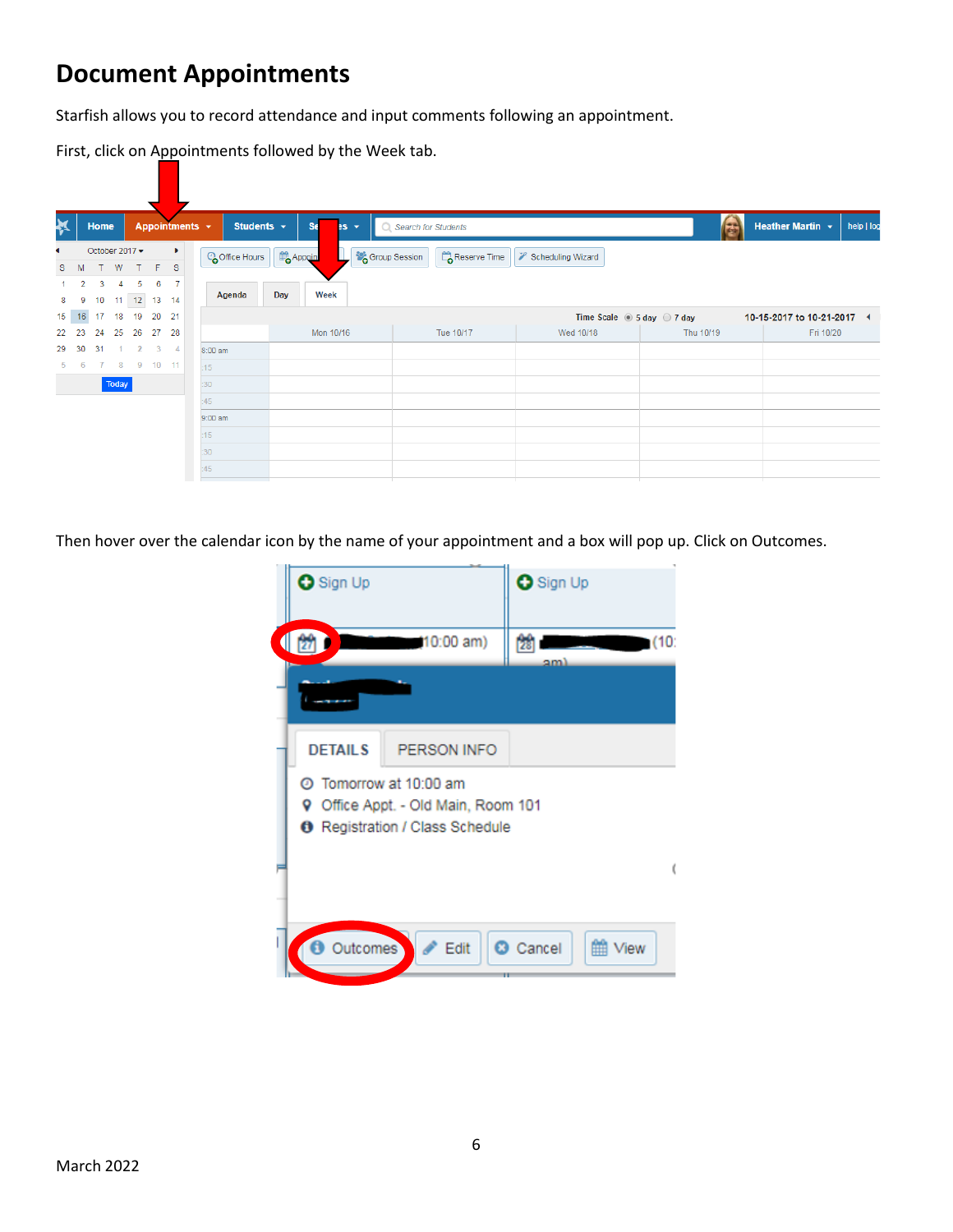#### **A. If a student does not attend a meeting**, you may prompt the system to email the student.

Click the Outcomes tab and complete the following:

-Check the "Student missed the appointment" box. Click Submit. The student will receive an email to reschedule.

If additional comments are necessary, complete the following:

-Click "Send a copy of note to student" and enter comments in the box below. The student will receive an additional email with the comments.

**B. After a student attends a meeting**, click the Outcomes tab. You may enter the start and end times of the appointment and/or use the Comments box. If you would like the student to have a copy of the comments, click "Send a copy of note to student" and the student will receive an email with the comments.

|                            |                       |                                                                                                                                                                                                                                                  |  |  |        | ×             |
|----------------------------|-----------------------|--------------------------------------------------------------------------------------------------------------------------------------------------------------------------------------------------------------------------------------------------|--|--|--------|---------------|
| <b>Edit Appointment</b>    |                       |                                                                                                                                                                                                                                                  |  |  | Cancel | <b>Submit</b> |
| <b>Scheduling</b>          | <b>Outcomes</b>       | <b>SpeedNotes</b>                                                                                                                                                                                                                                |  |  |        |               |
| Time $\boldsymbol{\Omega}$ | 8:00 am               | <b>Actual End Time</b><br>to                                                                                                                                                                                                                     |  |  |        |               |
| <b>Attendance</b>          |                       | Student missed appointment                                                                                                                                                                                                                       |  |  |        |               |
| <b>Email</b>               |                       | Send a copy of note to student                                                                                                                                                                                                                   |  |  |        |               |
|                            |                       | Comments are notes about the appointment, viewable only by you and other people with whom the appointment is shared. These notes can<br>be edited only by you before or after the appointment for record-keeping purposes.                       |  |  |        |               |
|                            | • Academic Leadership | Student View: This appointment and the notes associated with it are disclosable to the student under FERPA.<br>Permissions: People with the following roles may be able to see this appointment if they have a relationship with the student(s): |  |  |        |               |
| <b>Required fields</b>     |                       |                                                                                                                                                                                                                                                  |  |  |        |               |
|                            |                       |                                                                                                                                                                                                                                                  |  |  | Cancel | <b>Submit</b> |